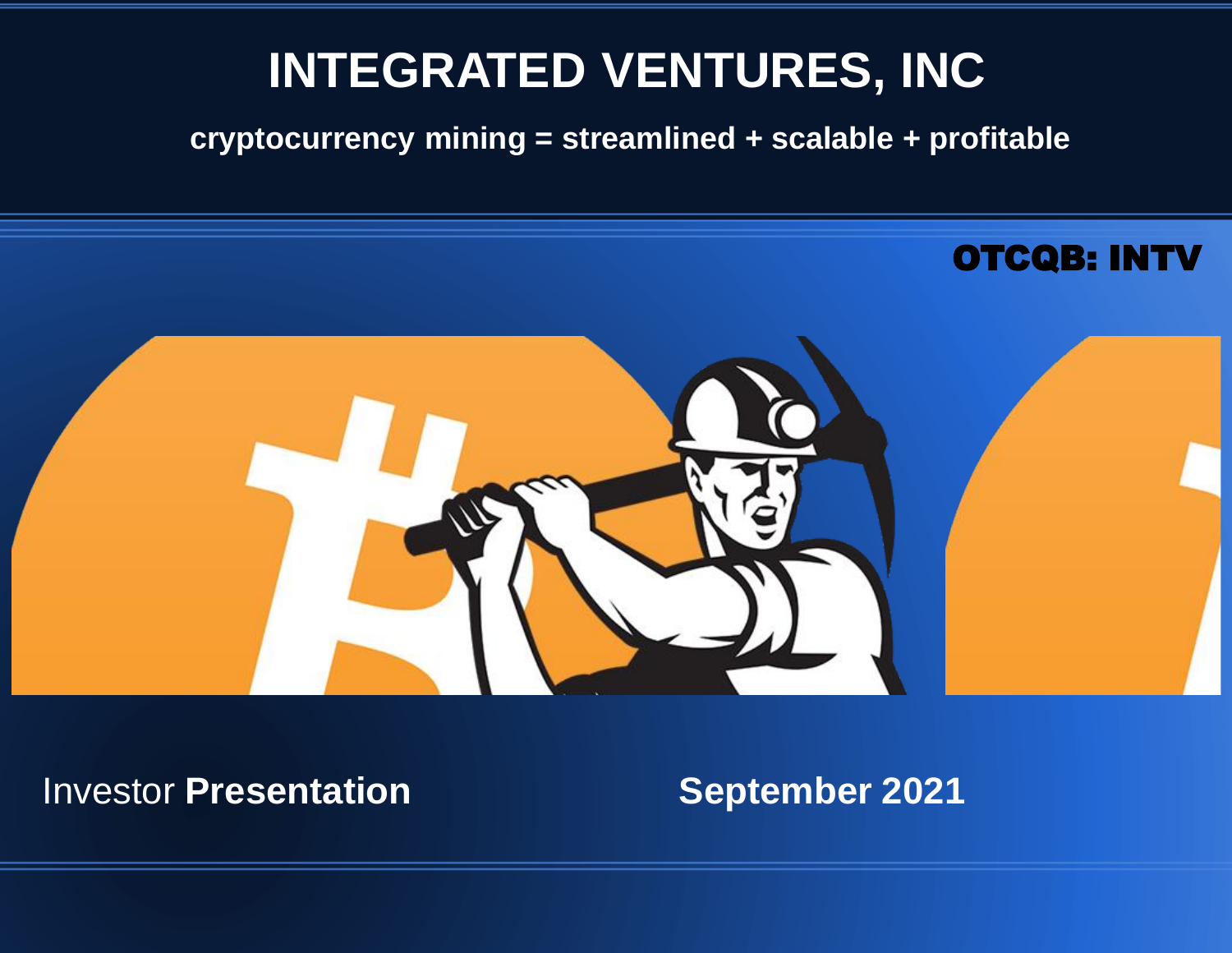## **Company Overview**

- Integrated Ventures is a publicly held cryptocurrency mining corporation that currently operates mining farms by purchasing power from local utilities
- Current operations are focused on digital currency mining and sales of mining equipment
- 52 week high / low: \$0.89 / \$0.0082
- Average 3-Month Daily Trading Volume: ~4.0M
- Authorized: 750M
- Issued/Outstanding: 204M
- Fully Diluted: 335M (includes 30m warrants = \$9.0m funding)
- Trading Float: 183M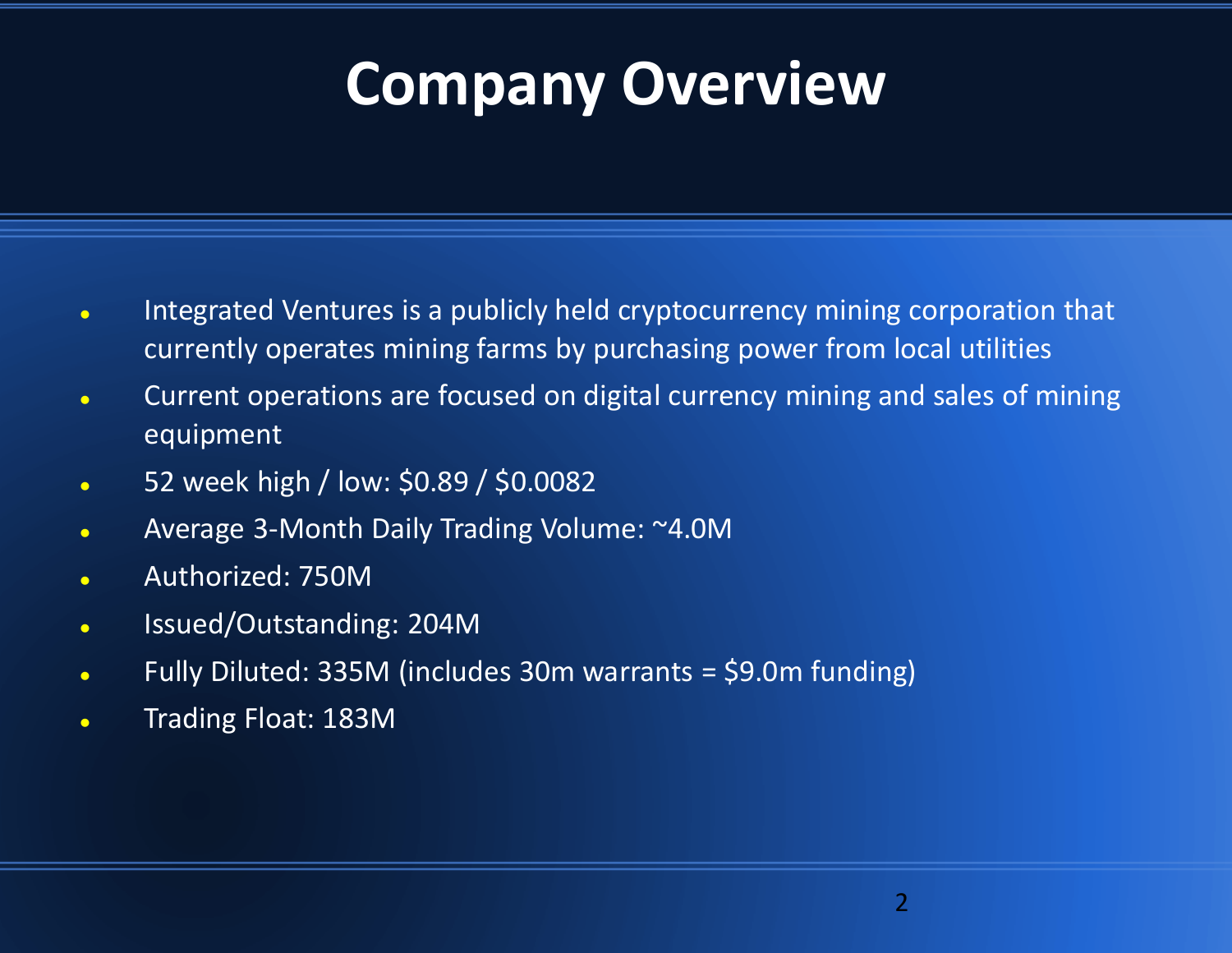# **Form S3 - Offering**

- . Issuer/Name: Integrated Ventures, Inc.
- Trading Exchange: OTCQB
- Ticker: INTV (Fully Audited)
- Status: S-3 filed on March 11, 2021
- Offering Structure: Registered Direct Offering
- Gross Offering Proceeds: up \$50,000,000
- Offering Securities/Type: Unit (Common Stock + Warrant)
- Funding Up To Date: 9M has been raised
- Use of Proceeds: Working capital and other general corporate purposes



Exclusive Placement Agent: EF Hutton (formerly Kingswood Capital Markets)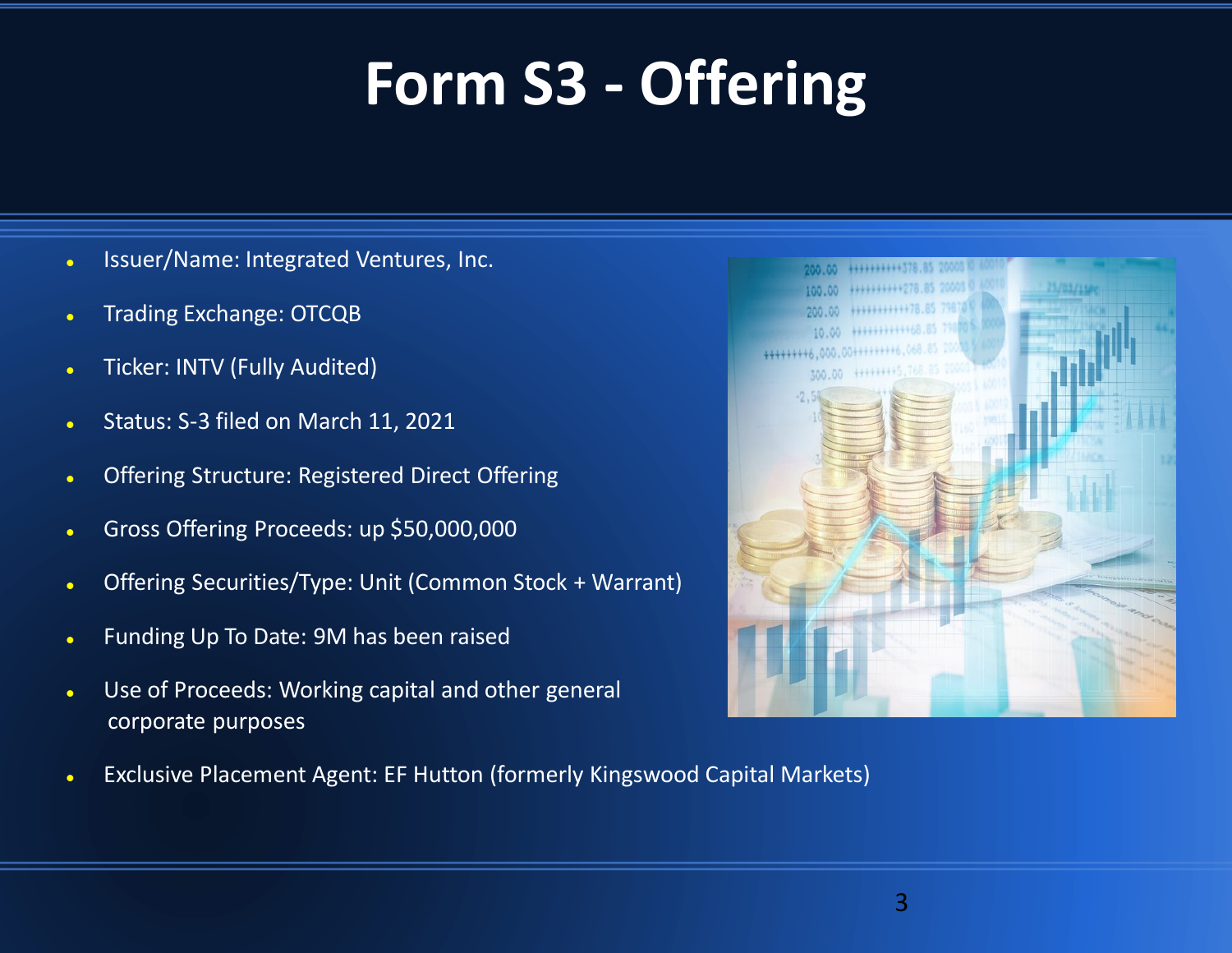## **Recent History**

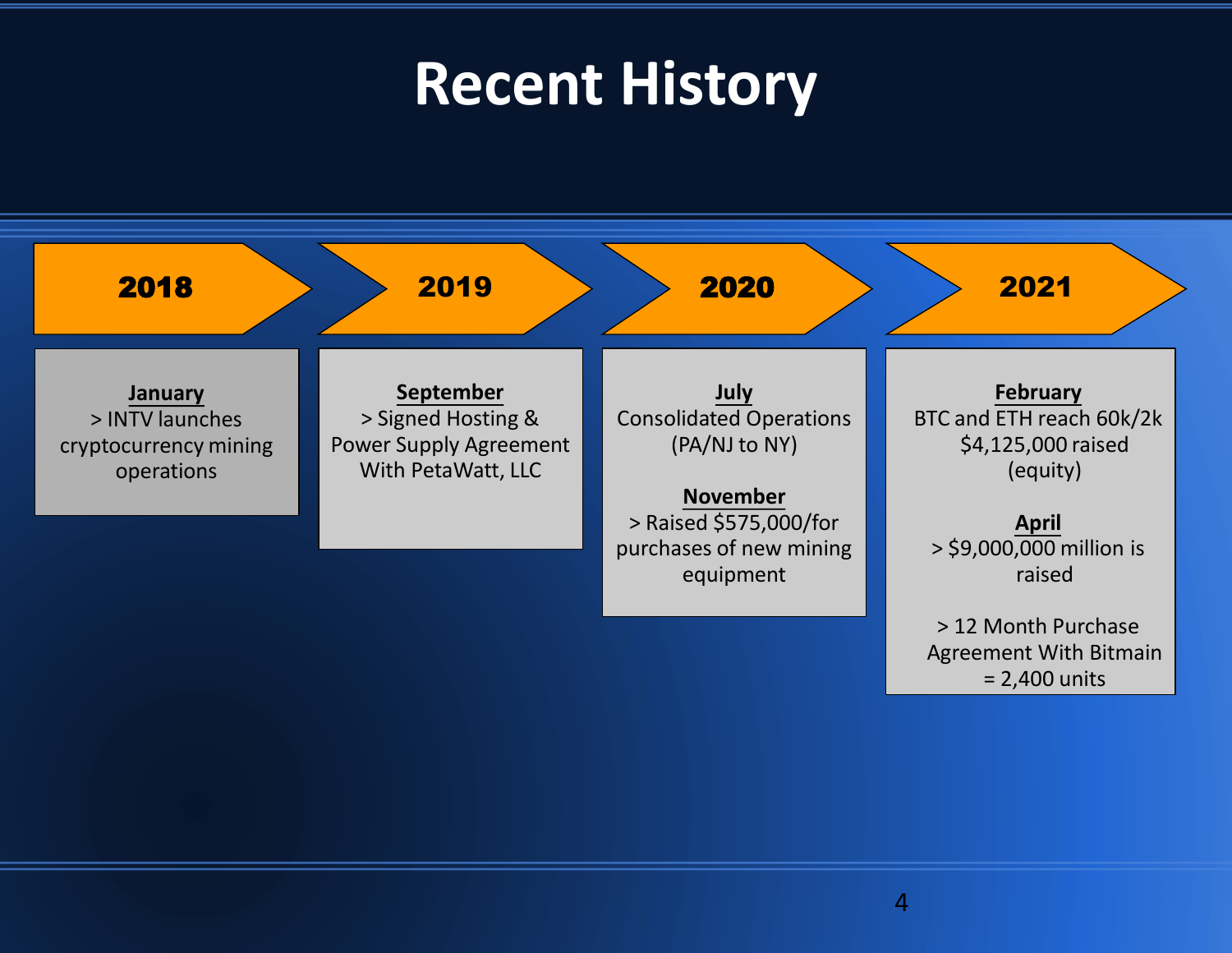## **Multiple Revenue Streams**

- Mining: BTC + ETH + ZEC + LTC
- Digital Portfolio: long term investing of mined coins
- Investing: Grayscale ETFs + trading
- Below market purchases of mining equipment + securing RE with power capacity under 0.05 cents
- Hosting Operations: upsell of power and onsite support
- Mining Equipment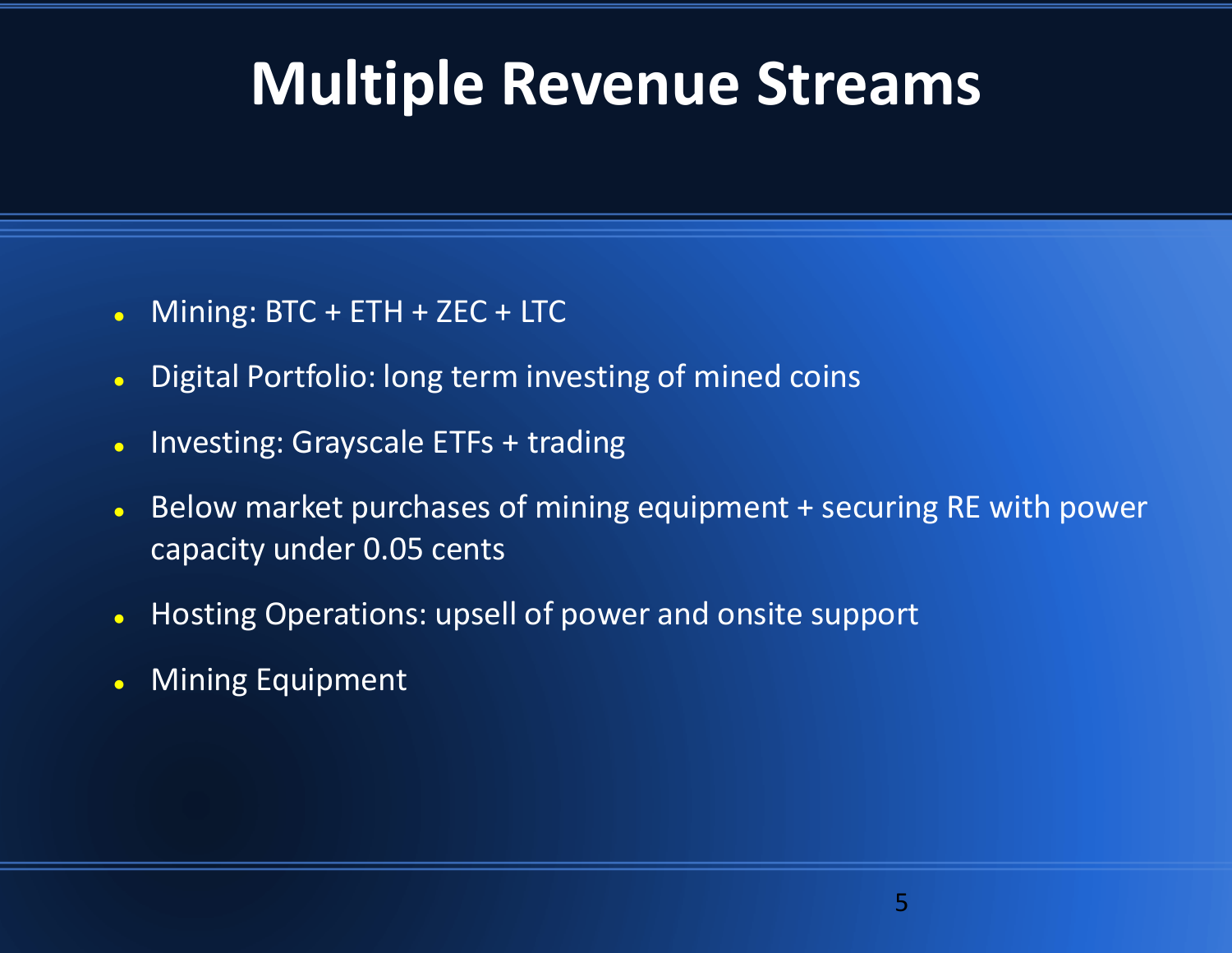# **Crypto Market Is Hot**

- **BTC** adoption is accelerating
- 33m+ people own crypto in USA
- Microstrategy + Tesla buy BTC
- Funds and pubcos are buying BTC: Tesla, MSTR, PayPal
- **Fed is printing USD and driving BTC adoption**
- DEFI is fueling growth for ETH
- PayPal launches new service allowing users to buy, hold, and sell cryptocurrency, enablingcryptocurrency as a funding source for digital commerce at its 26 million merchants
- Grayscale is selling ETFs at 20 x
- JP Morgan launches crypto baskets
- **Fidelity sets up trading desk**
- $\bullet$  Top coins reach ATH: BTC > \$60k + ETH > \$5K



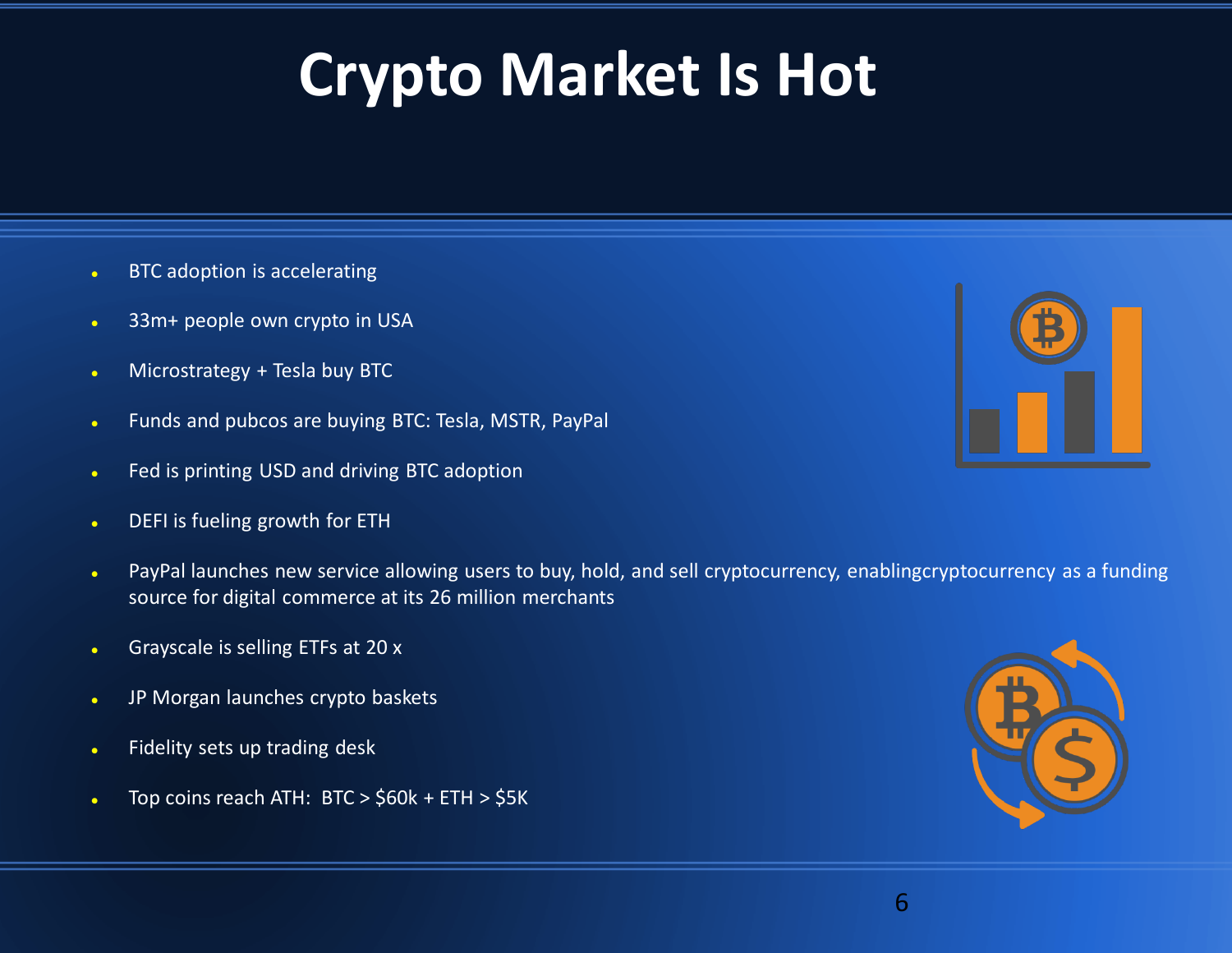## **Financial Projections**

**(based on btc range of 45K-55K)**

| <b>Details</b>                                                          | 10/21                        | 12/21                    | 01/22                      | 03/22                      | 05/22                      | 07/22                      |
|-------------------------------------------------------------------------|------------------------------|--------------------------|----------------------------|----------------------------|----------------------------|----------------------------|
|                                                                         | <b>BTC45</b>                 | <b>BTC47</b>             | <b>BTC49</b>               | <b>BTC51</b>               | <b>BTC53</b>               | <b>BTC55</b>               |
| <b>Projected Daily Revenues &gt;</b><br><b>Per Miner &gt;</b>           | \$30,000<br>\$25.00          | \$43,200<br>\$27.00      | \$58,000<br>\$29.00        | \$74,400<br>\$31.00        | \$92,400<br>\$33.00        | \$112,000<br>\$35.00       |
| <b>Operational Cost = Support +</b><br><b>Power &gt;</b>                | \$12,000                     | \$17,280                 | \$23,200                   | \$29,760                   | \$36,960                   | \$44,800                   |
| <b>Miners Connected &gt;</b>                                            | 1200                         | 1200                     | 1600                       | 2000                       | 2400                       | 2800                       |
| <b>Addtl Miners/Monthly &gt;</b>                                        | $\mathbf{0}$                 | 400                      | 400                        | 400                        | 400                        | 400                        |
| <b>Total Miners Connected &gt;</b>                                      | 1200                         | 1600                     | 2000                       | 2400                       | 2800                       | 3,200                      |
| <b>Monthly Revenues &gt;</b><br><b>Gross Monthly EBIDA &gt;</b>         | \$900,000<br>\$540,000       | \$1,296,000<br>\$777,600 | \$1,740,000<br>\$1,044,000 | \$2,232,000<br>\$1,339,200 | \$2,772,000<br>\$1,663,200 | \$3,360,000<br>\$2,016,000 |
| <b>Projected Annual Revenues &gt;</b><br><b>Gross Mining EBIDA &gt;</b> | \$38,000,000<br>\$22,800,000 |                          |                            |                            |                            |                            |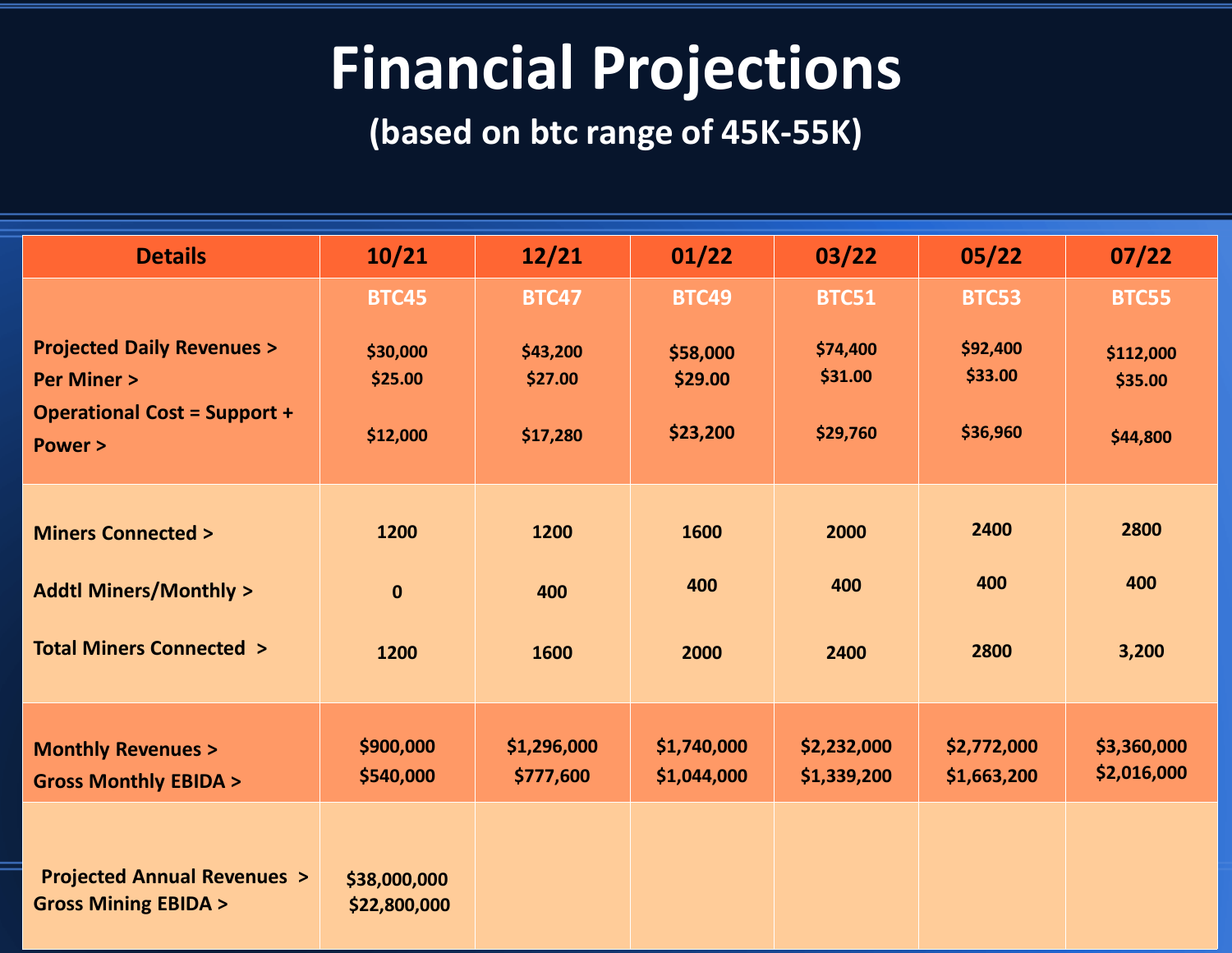## Balance Sheet - Snapshot (As Of 09/30/2021)

- Total Assets: \$13,363,965
- Mining Equipment Deposits: \$8,900,000
- 2021 Revenues: \$1.85M
- Digital Currency Portfolio: \$1M+
- Cash: \$1.9M
- Available Funding = 30M Warrants @ 30 cents = \$9.0M
- Long Term Debt/Convertible Debt: \$0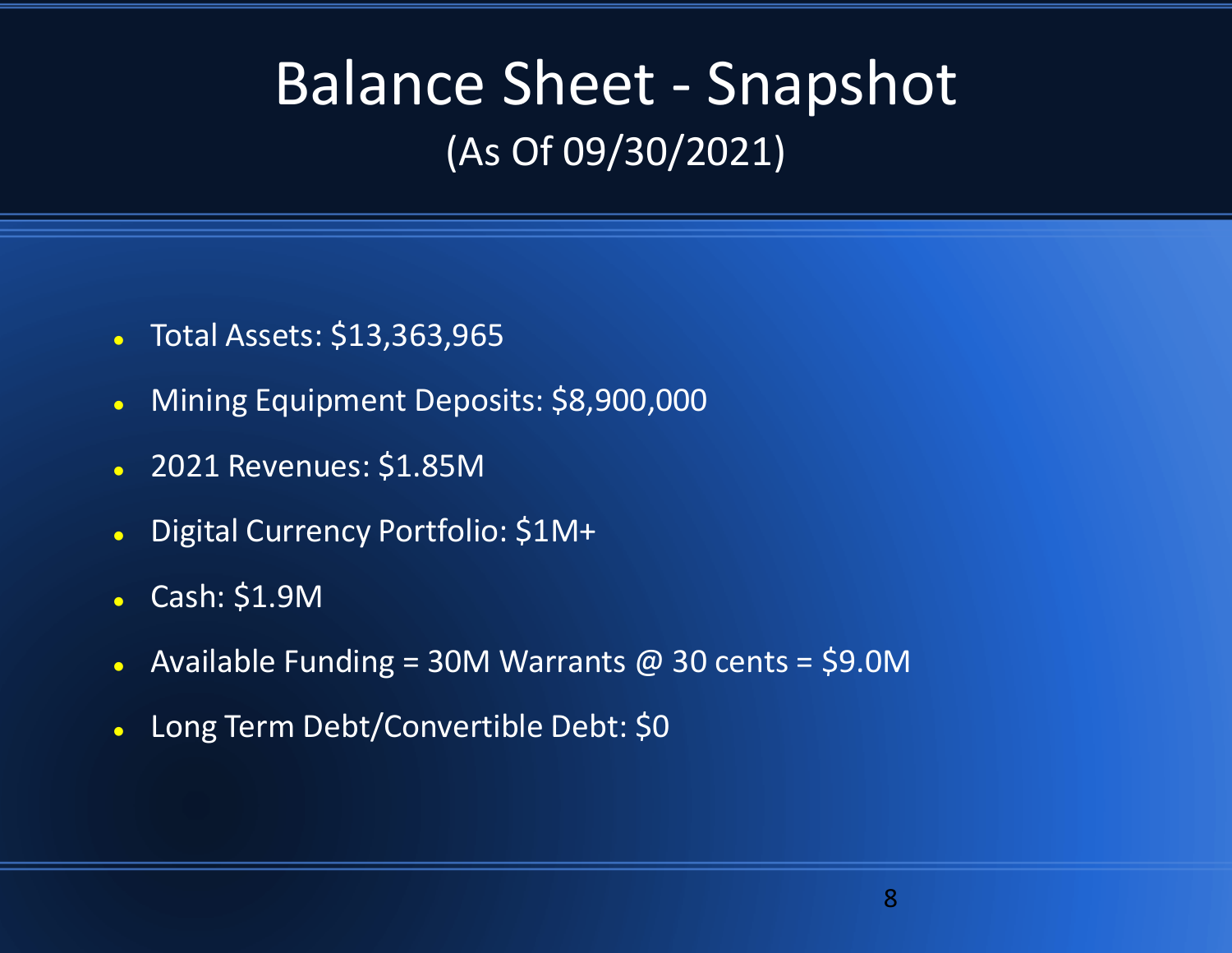#### **Key Investment Highlights + Competitive Advantages**

Q1-Q3 funding results: company had raised \$13,125,000 - equity

Turn key platform consists of equipment purchasing, miner installation, 24/7 support, on-site repairs and 6 months equipment rotation

Min operational costs: zero rent /zero utilities/ zero maintenance

Low monthly expenses: power used + equipment repairs

Equipment investment only = min risk (no capex)

Easy to scale + manage operations

Designed to max profitability and streamline expansion process

All contracted hosting services include pre-negotiated onsite support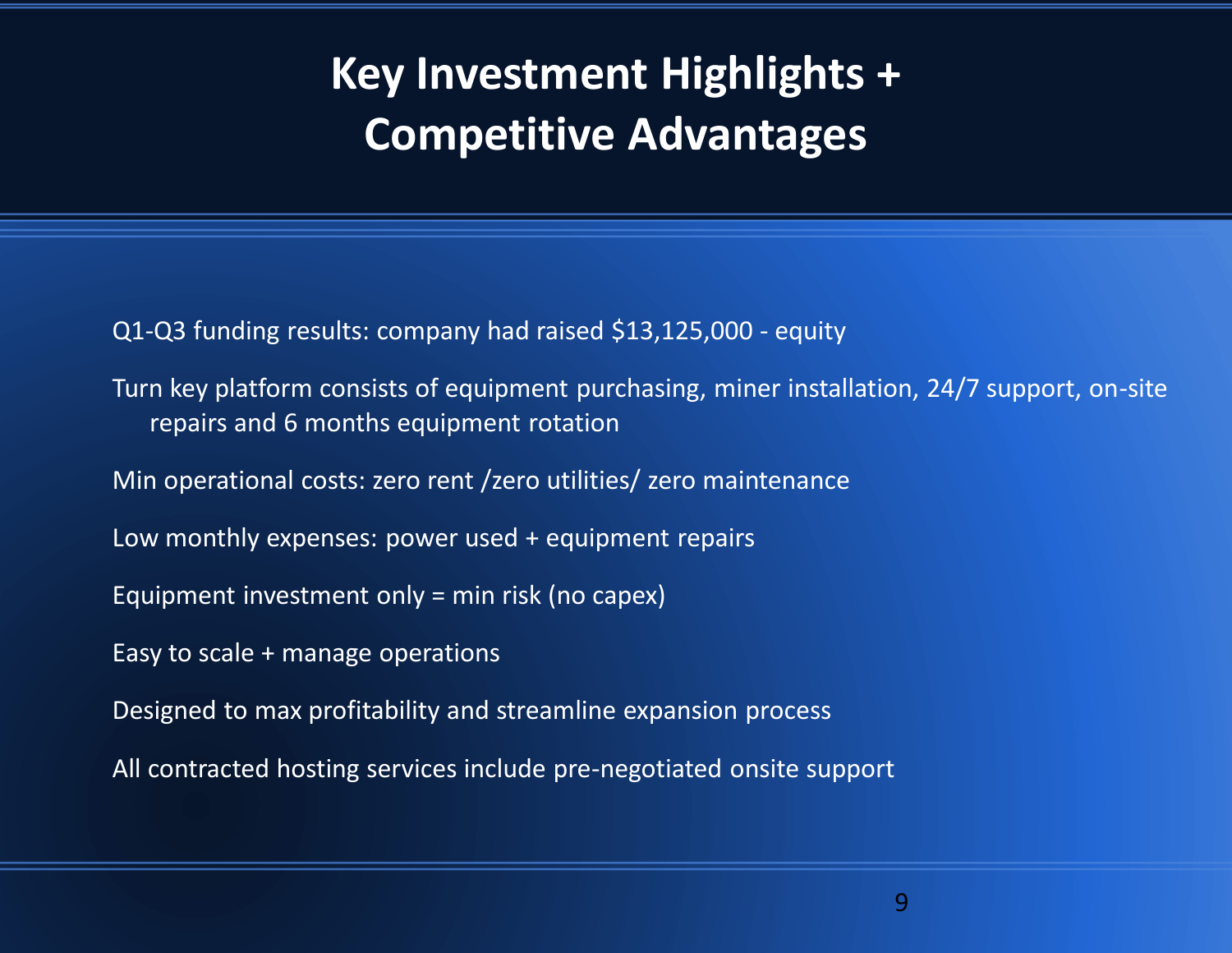## 2021- Key Operational Highlights

- \* INTV had executed 12 month non-fix price Purchase Agreement with Bitmain with shipments of 200 (S19JPro - 100TH) miners per month, starting in August and thru 06/22.
- \* Additional 3.5 mw capacity has been secured with Compute North, starting in March, 2022 with power cost of 4.9 cents.
- \* INTV is launching 2 new mining facilities, located in western PA with estimated power capacity of 160 mw + and power cost of 4.5 cents
- \* Signed Manufacturing Agreement with Euro based mobile container manufacturer and purchased two 40 ft containers, capable of hosting 700 miners.
- \* INTV has signed up with Foundry Digital, Inc USA based provider of mining pool services.